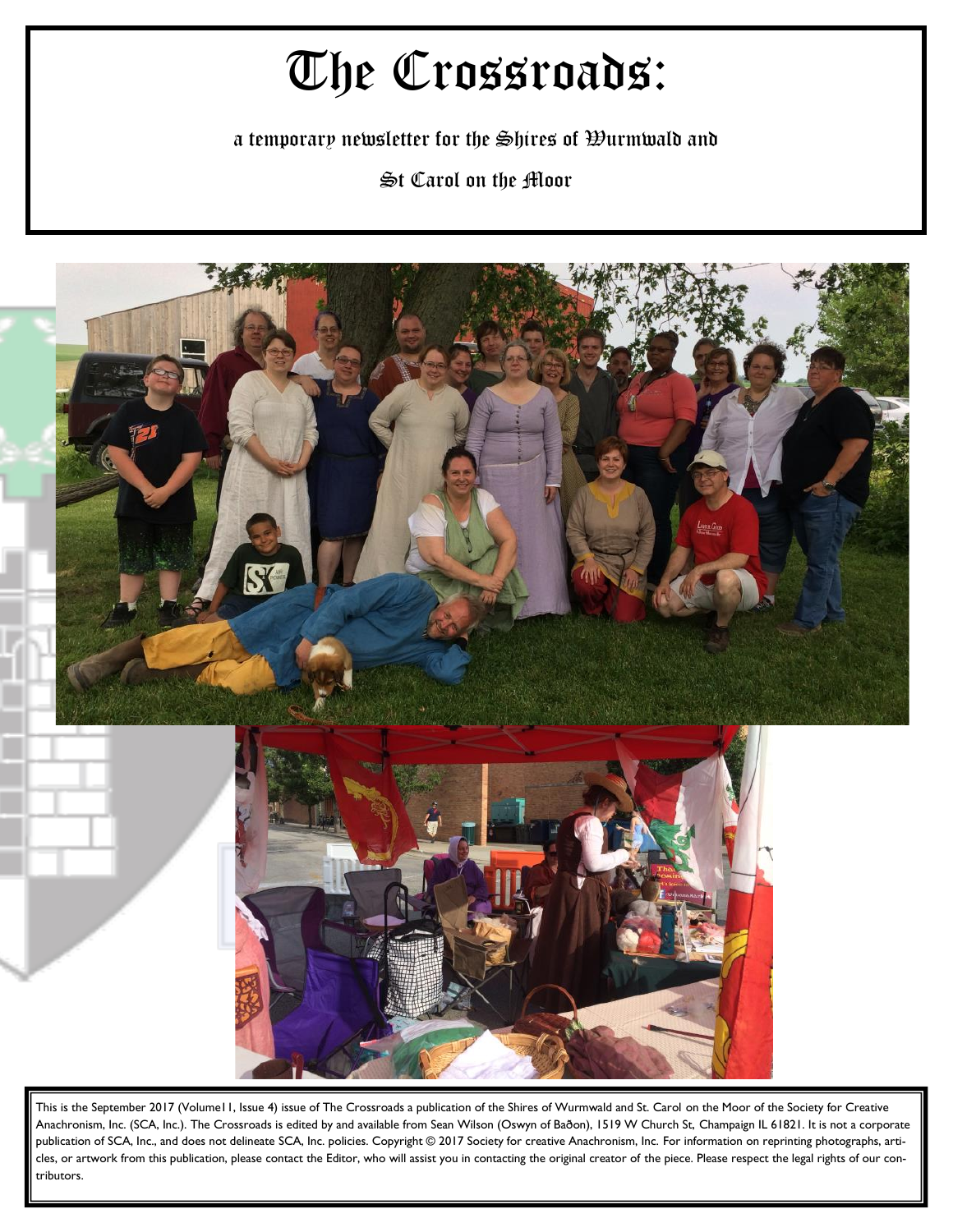Caer Gwynt

Seneschal Markéta z Prahy (Tricia Dean) Tricia.chantal@gmail.com 217-419-0862

Exchequer Katerina MacMolan (Terra Vail) terravail1173@gmail.com 217-347-5129

Pursuivant Bran Chandler (B.A. Davis-Howe) branchandler@gmail.com 217-418-1375

Minister of Arts & Sciences Reyni-Hrefna (Jen Johnson) karstyl@gmail.com 607-351-9860

Armored Combat Marshal Kegg (Gregg Larson) gelarson@gmail.com 217-369-2265

Rapier Combat Marshal Lucius Antonius Ursus (Andrew Marks) r.andrew.marks@gmail.com 217-402-4517

Archery Combat Marshal Genevieve Chastisse de Vaucresson (Kari Little-McKinney) karidazahava@gmail.com 217-816-9658

Chatelaine Lynette de Warenne (Dena Strong) dena.strong@gmail.com. 217-721-3445.

Chronicler Oswyn of Baðon (Sean Wilson) oswyn969@gmail.com 217-351-4732

Webminister Sofya Chyudskaya Smolyanina (Anne McKinney) sofyachy@gmail.com 217-306-6501

Minister of Youth Open



A Word from the Seneschal: Awesome.

It never cease to be amazed at the range of our combined groups. Kendra's candlesticks, Oswyn's glassware, the group made tabards of the largesse gift; Oswyn's participation in RUM organization, Ro and Sofya's participation in Midrealm administering, Genevieve's superb leatherwork, Sofya's intricate beadwork, Lynette's depth and breadth of knowledge of all things dye and Japanese, Ursus' efforts in garnering rapier fighters, and so much more that so many of you do … y'all are really awesome.

I am grateful to be working with such talented people, who give of themselves, their time, and labor so freely for the good of all. You are making our transition to a larger Barony with all the work and time it involves work smoothly and I am proud and humbled to be your Seneschal.

Keep up all your good work.

YIS,

Œ

Ш

Marketa

#### News!

 $\mathbf v$ 

X.

Baroness Wars was incredible. Carraig Ban blessed us with gifts and our gifts to Shattered Crystal were well received.

Sofya is put on vigil for the Order of the Pelican! Vigil and elevation at Crystal Ball!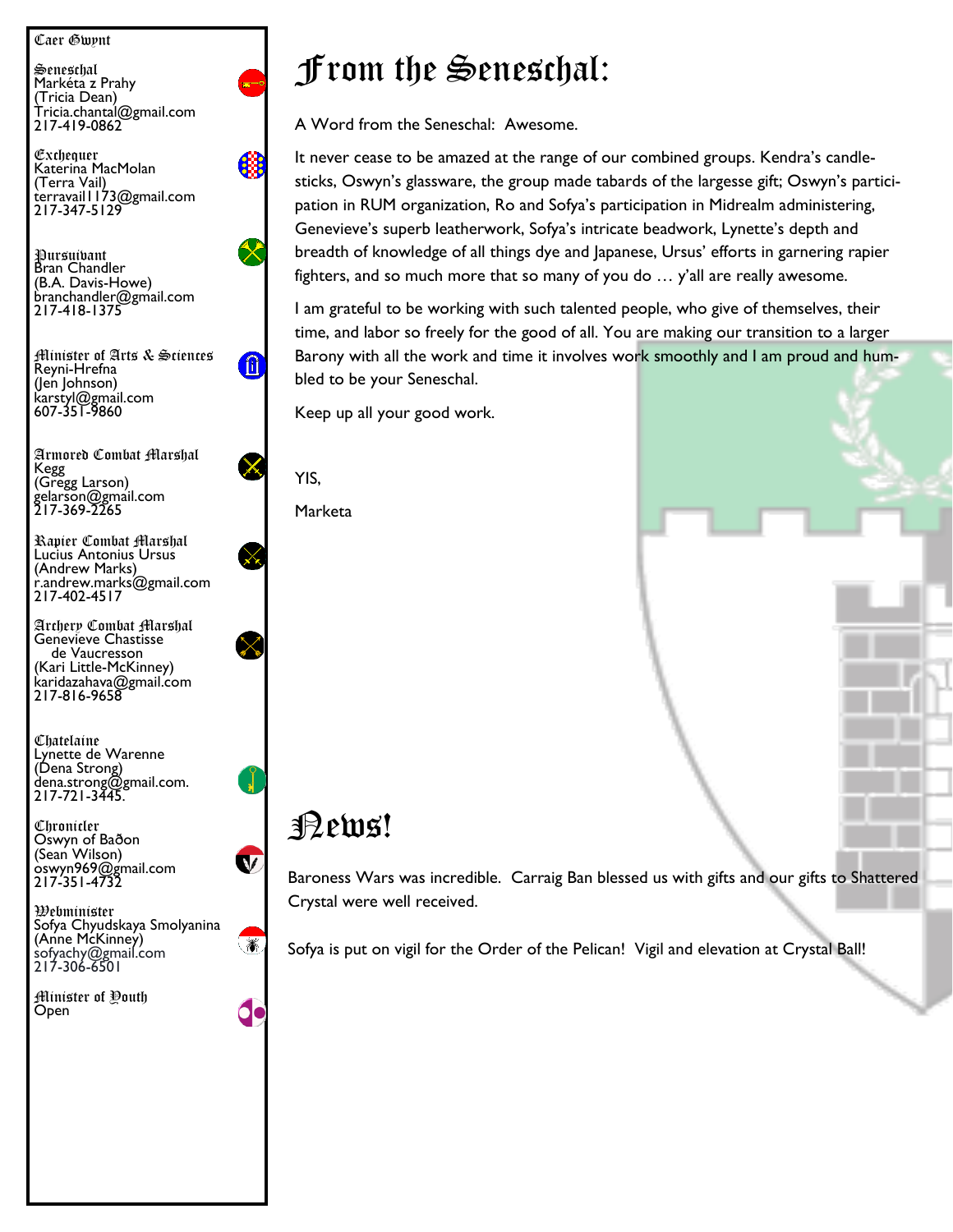# Thoughts on An Tir by Mistress Roana Aldinoch

—only recently left from our lands.

To my friends and loved ones in the Incipient Barony of Caer Gwynt do I, Mistress Roana Aldinoch, send greetings, felicitations, and love.

It has been several months now since I took the passage through the mountains to the further western shores of our lands. The travel strained my daughter and me greatly, but the joy at seeing my sons after so many months made the journey well worth it.

I am blessed to have reunited with my friend Lady Susanna Herst, late of the Barony of Carraig Ban, and together she and I have made an effort to learn the ways of our new Kingdom, known as An Tir. In that vein, we have traveled twice to the far north; once to see our new King and Queen crowned, and then again so that Susanna could compete to place the An Tirian crown on my brow. She fought well and hard, but the joy of crowning a consort fell on Count Savaric des Portes de Lion (prounced SAV-a-ric) as he graced his Countess Dalla Hjalbaadsdottir that day with a coronet of silver.

An odd thing in this new kingdom of ours. The good Duke who fell short of crowning his own beloved by a single bout was honored with a Silver Rose by way of recognizing his prowess in the Crown Tournament. I found this practice to be quite lovely, as it showed respect to he who was nearly crowned our Heir.

There are many oddities, I have found, between my Dragon home and my new one. First, while I have heard much gnashing of teeth recently of the length and count of courts in the Midrealm, they still pale in comparison to those held in An Tir. At Coronation, the first celebration that we attended, there were no fewer than three courts to attend, interspersed with tournaments, artistic endeavors, and a great party in the evening. I found it all very interesting and incredibly stately.

With so many large cities in this new land, it can be rather difficult to find space to hold the grand tournaments that we are used to. Most of the tournaments that I've heard of are held some distance off, in fields and forests, where attendees set up their pavilions for the weekend, rather than a single day as I am used to. There are very few events where this does not take place during the summer months, which is refreshing to me. Tournaments held on a field surrounded by trees offer a better view than those held within walls. In addition, this offers the equestrians far more opportunities to show their skill and prowess. And what a sight they are, in their pageantry and colors, trotting down the fields divided by pennants of various colors, shapes, and sizes. What a magnificent sight!

As the winter winds blow in, bringing with them rain and icy skies, I'm told that we will being the Feast Season, leaving the Tournament Season behind us. During the short days and long nights, people will gather for grand feasts that last for hours. The populace gathers together to laugh, game, enjoy good food, and be entertained by courts that go throughout the day and most of the evenings. I look forward to celebrating my birthday with my family at one of these feasts, as I've convinced my sons to join me at one such celebration.

In all, I have found the people of An Tir to be kind and generous with their advice. They are different in many ways, but they still carry the Society in their hearts, just as the children of the Dragon do. In this, we are very much alike.

You are all missed, and I hope to see many of you at the celebration of our beloved Sofya as she is elevated into the Peerage in the Barony of Shattered Crystal.

Until then, I bid you all adieu.